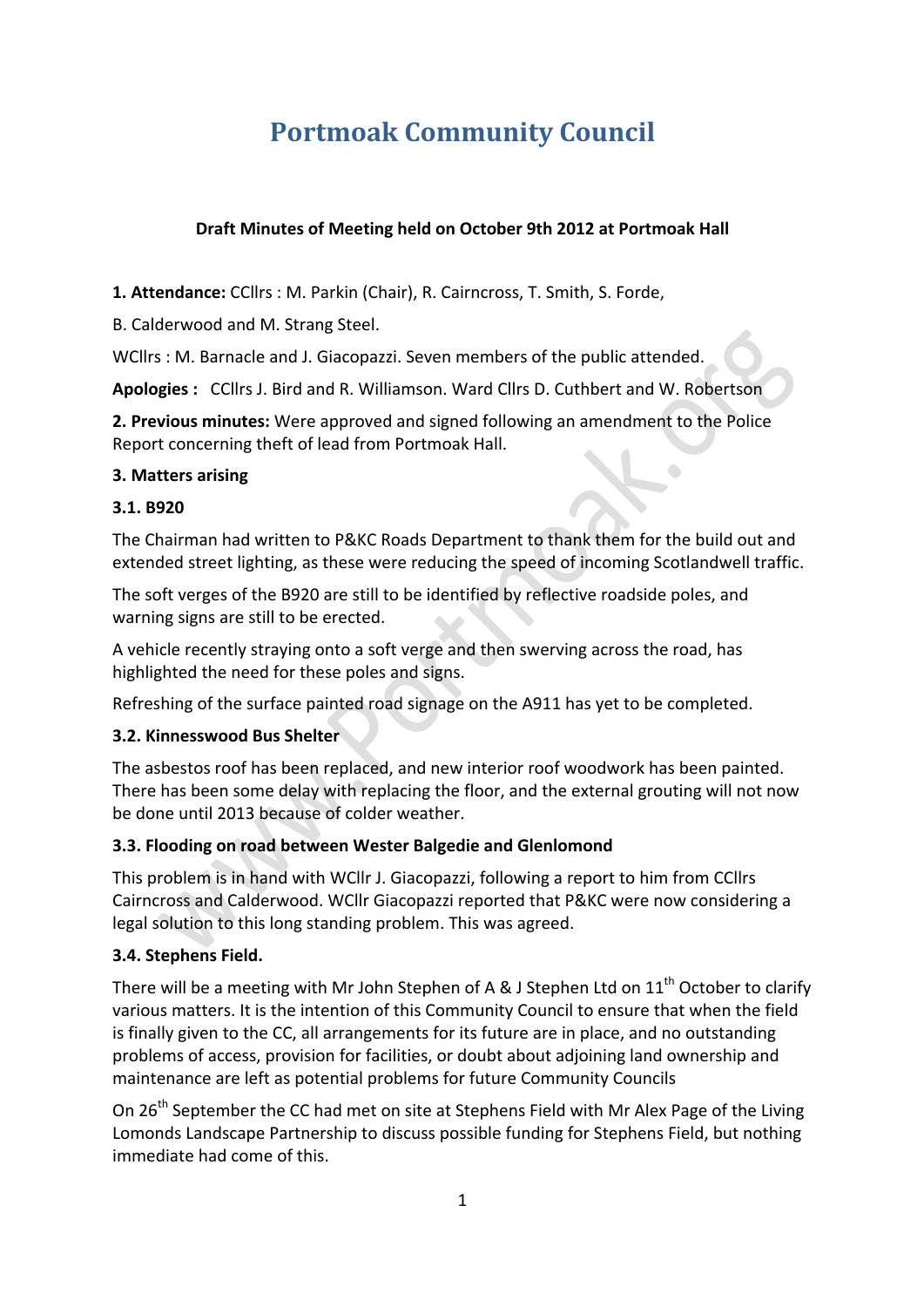# **3.5. Living Lomonds Landscape Partnership**

In view of the high level of involvement with Portmoak in the plans of the LLLP, it was thought that Portmoak should be represented on the LLLP Committee, and the Chairman would be writing to the LLLP to suggest this.

### **3.6. Lomond Country Inn**

The Inn remains closed, and now shows some external deterioration.

### **3.7. Community Empowerment and Renewal Bill**

The Community Council prepared a response to this Scottish Government consultation, which was submitted on  $24<sup>th</sup>$  September. There had also been a meeting with the CCs of Milnathort and Kinross, under the banner of the Kinross-shire Community Council Network (KCCN) and this had resulted in responses from those CCs. The Chairman considered that this had been a good example of how the KCCN had been effective in getting P&KC Community Councils to work together for mutual benefit.

#### **3.8. Meet the Politicians**

The Chairman attended this event organised by Perthshire Voluntary Action Group, on  $14<sup>th</sup>$ September, and raised issues relating to the function of Community Councils to good effect.

# **3.9. Gorse and Vegetation at Golf Course A911 boundary**

At the request of Kinnesswood in Bloom, the Chairman had written and spoken to officials of the Golf Club to ask if they would assist KIB by removing this gorse, as this task was beyond the volunteers of KIB. The Golf Club were considering this.

# **3.10. Community Payback Orders**

The CC had received a note from P&KC asking if there would be any tasks available for people doing community service, and the Chairman had asked for further information.

# **3.11. Britain in Bloom – Silver Gilt Award**

Scotlandwell won this award in 2009 and 2011 and wish to have a notice to that effect on entry to the village, as with Kinnesswood. P&KC are unable to do this because of budget constraints, so the Chairman is exploring other options to provide this signage.

# **3.12. Countryside Rangers**

WCllr Robertson was in touch with Perth and Kinross Countryside Trust to ask if Rangers could be provided to ensure responsible access to farmland, following complaints from landowners and farmers at the last CC meeting. No response to date.

#### **4. Reports**

# **4.1 Police Report**

The Police submitted a written report.

Regular speed checks continue on local roads.

No report of crimes solved from previous CC meeting report. No new crimes since last meeting.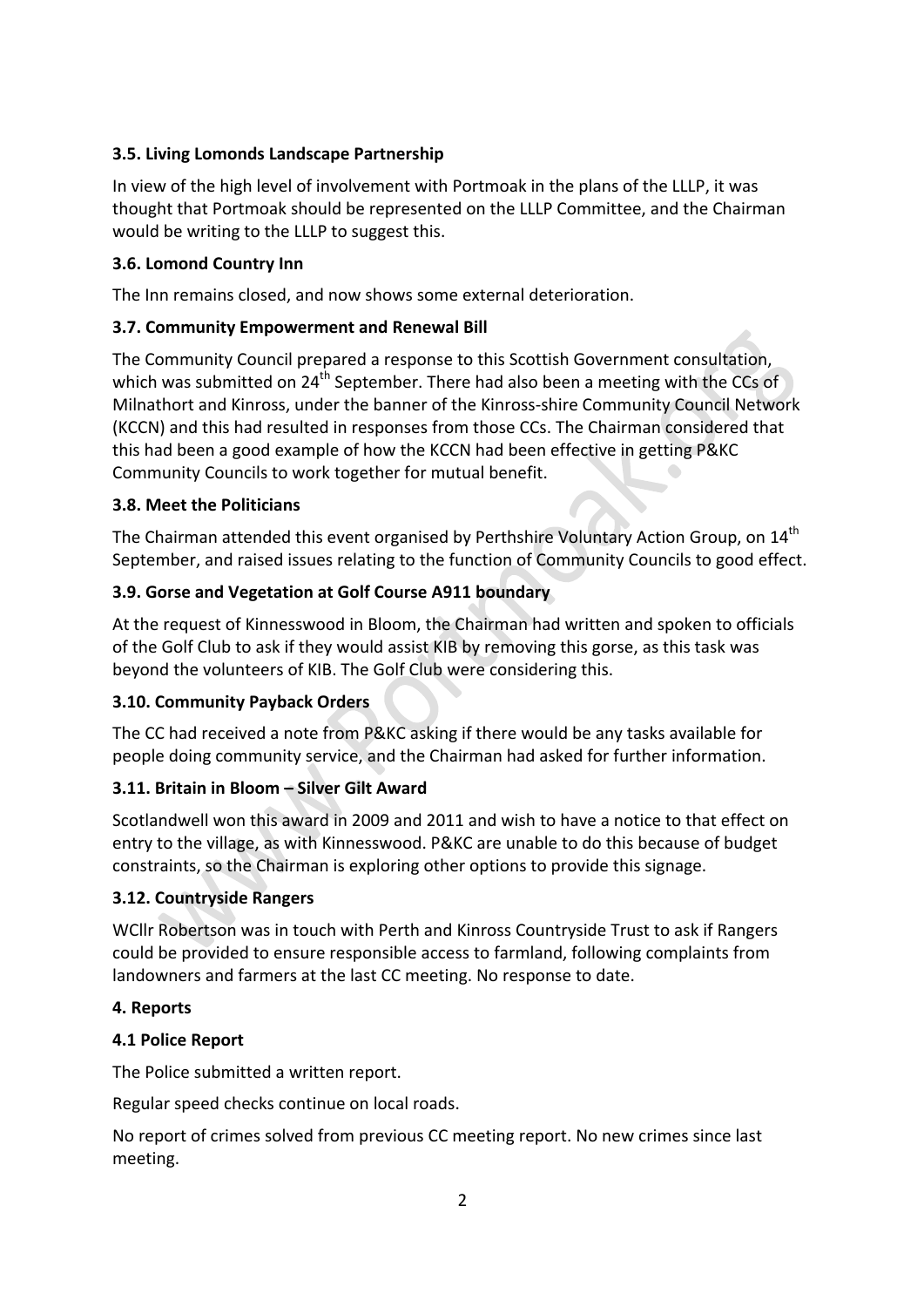Operation Tupelo – This ended on  $23^{rd}$  September and had successfully recorded forty driving offences ranging from speeding to driving while under the influence of drink and drugs, or using a mobile phone while driving.

Police Community Tasking Groups will now attempt to help communities with a range of issues, by working with the public and with P&KC.

# **4.2. Treasurers Report**

There had been some minor expenditure in the month for stationery, room hire and a subscription, and the balance across the two CC accounts was currently  $£1,141.84$ 

# **4.3 Roads and Paths**

The main issue here is the lack of safe pedestrian access between Wester and Easter Balgedie along the A911. The Chairman had written to Mr Brian Cargill at P&KC to say that while the attempts of TRACKS and SUSTRANS to mitigate this situation were welcome, the real problem was one of a lack of infrastructure, and he wished P&KC to be dealing directly with the CC on that basis, and not with other organisations on the basis that a countryside path was the answer.

CCllr Cairncross made the point that while there was considerable expenditure from different sources on paths and walks, there appeared to be no resource for infrastructure pathways such as those needed for the A911 - the main artery of Portmoak - and while there was a steady increase in housing in Portmoak, which the community was expected to accept, no priority was being given to improving pedestrian safety along the A911 between Wester and Easter Balgedie, or between Scotlandwell and the Church.

Further pressure had been created by completion of the Heritage Trail, the expansion at Loch Leven's Larder, housing at Queens View, and there would no doubt be further development at Wester Balgedie in the future.

CCIIr Cairncross noted that P&KC had confirmed that there is a budget of £2 million for roads over the next 5 years, with a further £0.5 million for unadopted roads and footpaths, both of which are conditional on matched funding.

The matter of A911 pedestrian safety could no longer be ignored, and the CC would be pressing for this omission to be rectified, as well as taking its own action in the matter.

# **4.4 Planning**

The Community Council had considered the following applications to P&KC and made no objection. These decisions were those of the entire Community Council.

12/01729/FLL, Ravenscraig, Main Street, Kinnesswood, Kinross KY13 9HW, Proposed extension to rear of dwellinghouse.

12/01296/FLL, Ar Dachaidh, Back Dykes Road, Kinnesswood, Kinross, KY13 9HU, Installation of replacement windows, doors, and roof to conservatory.

The Community Council noted that of 103 planning consents granted since January 2010, 15 required a detailed landscape plan to be approved by P&KC before building commenced. Only 3 such plans had been lodged. 6 planning consents had commenced building without an approved landscape plan, and in a further 6 cases building had yet to commence.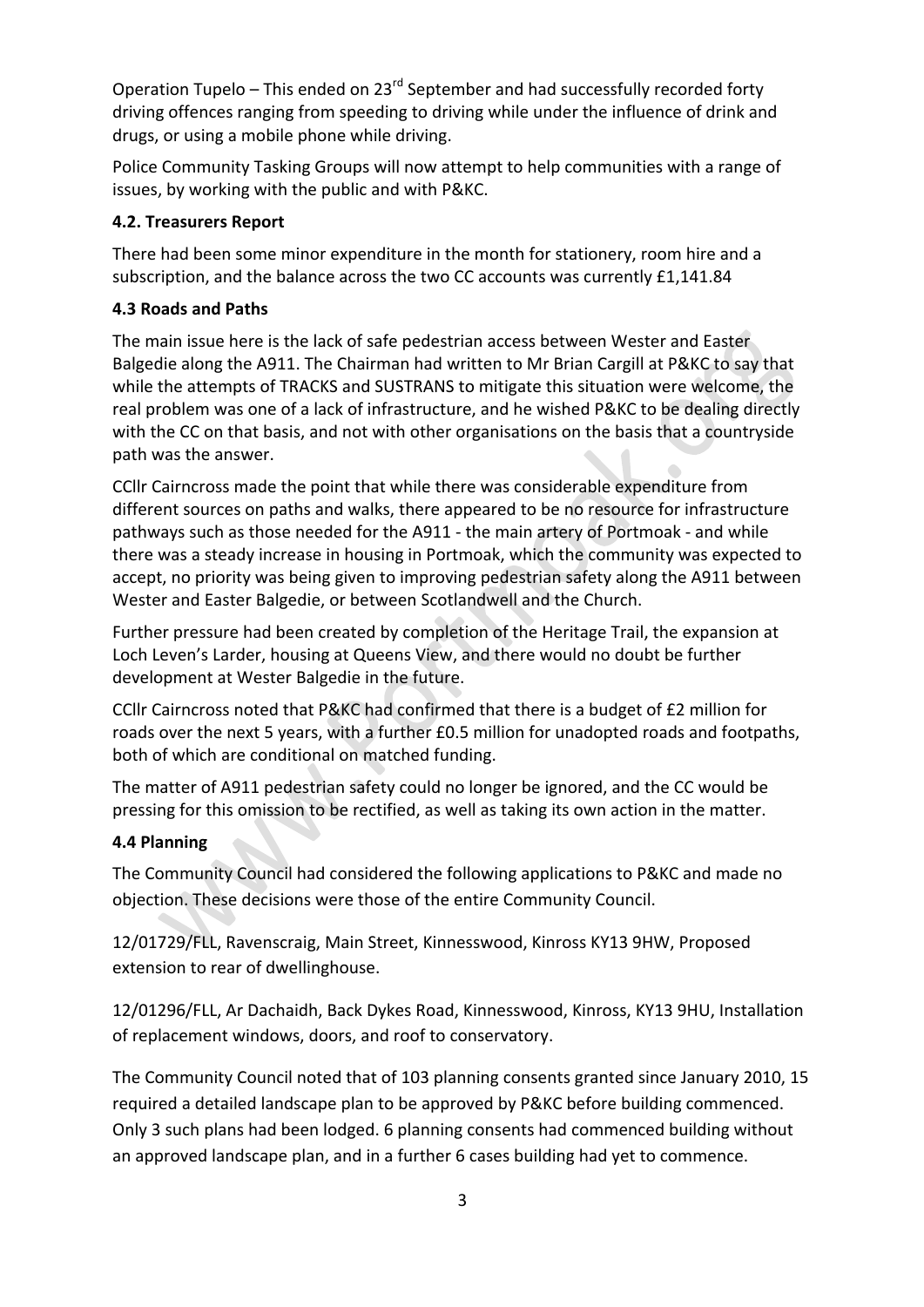CCIIr Cairncross had previously prepared a report for WCIIr Cuthbert on the failure of P&KC to enforce these landscaping requirements made as a condition of planning consent. It was decided to write to the Head of Planning with a list of the 6 consents where landscaping was a condition, and where work had not yet started, and to ask that attention be paid to the proper execution of landscaping conditions in each of those cases.

A resident asked that a recent application for a dwelling-house in principle at Balneathill should be judged by the CC on the same basis that a previous application had been considered and objected to. The resident was assured that consistency was the aim of the CC, but it was pointed out that the full details of this recent application had not yet been examined. 

Full Details of Portmoak Planning applications, with CC comments, can be found on the Community Council website at www.portmoak.org.

#### **4.5. Ward Cllr Reports**

WCllr Barnacle reported that the proposed new Local Plan, not yet adopted, was now being used as the basis for planning and other decisions. The proposed plan was being treated as a final plan and he had also expressed concern at the lack of consideration given to representations made in response to the consultation process. Matters such as the loss of AGLVs and settlement boundaries, were being dealt with as proposed in the new Plan.

 $\bullet$ 

He felt that there was a case for challenging the loss of AGLVs, and making Loch Leven and environs a National Scenic Area.

There were issues with phosphate mitigation not being accorded best practice consideration by planners, and input from SNH was being disregarded in some instances.

He also felt that the neighbour notification area for wind turbine applications should be considerably increased, as by definition these devices were proposed for isolated locations.

WCllr Barnacle had attempted to have a 50mph speed limit imposed on the B9097 (South Loch) road without success. He would now try to have blind summit signs erected.

WCllr Giacopazzi said that the question of the number of objections required to refer an application to Development Control had been reconsidered, as had the weight of a Community Council objection, but for reasons that were probably valid on balance, there would be no change to present procedures.

There was a request from the CC that the £400 developer contribution, made three years ago for trees in Scotlandwell, and recently located, should now be paid to the CC.

#### **5. AOCB**

The question of repeated accidents on the A911 at the Wester Balgedie junction was considered, as it was felt that there would be a fatality here involving pedestrians or oncoming traffic, and it was only good luck that had prevented this so far.

The problem is caused by a sudden blind downhill left turn on the northbound A911 coinciding with the summit of a hill. Vehicles fail to negotiate the turn, and being already off balance due to the summit, cross onto the opposite side of the road, strike the kerb and